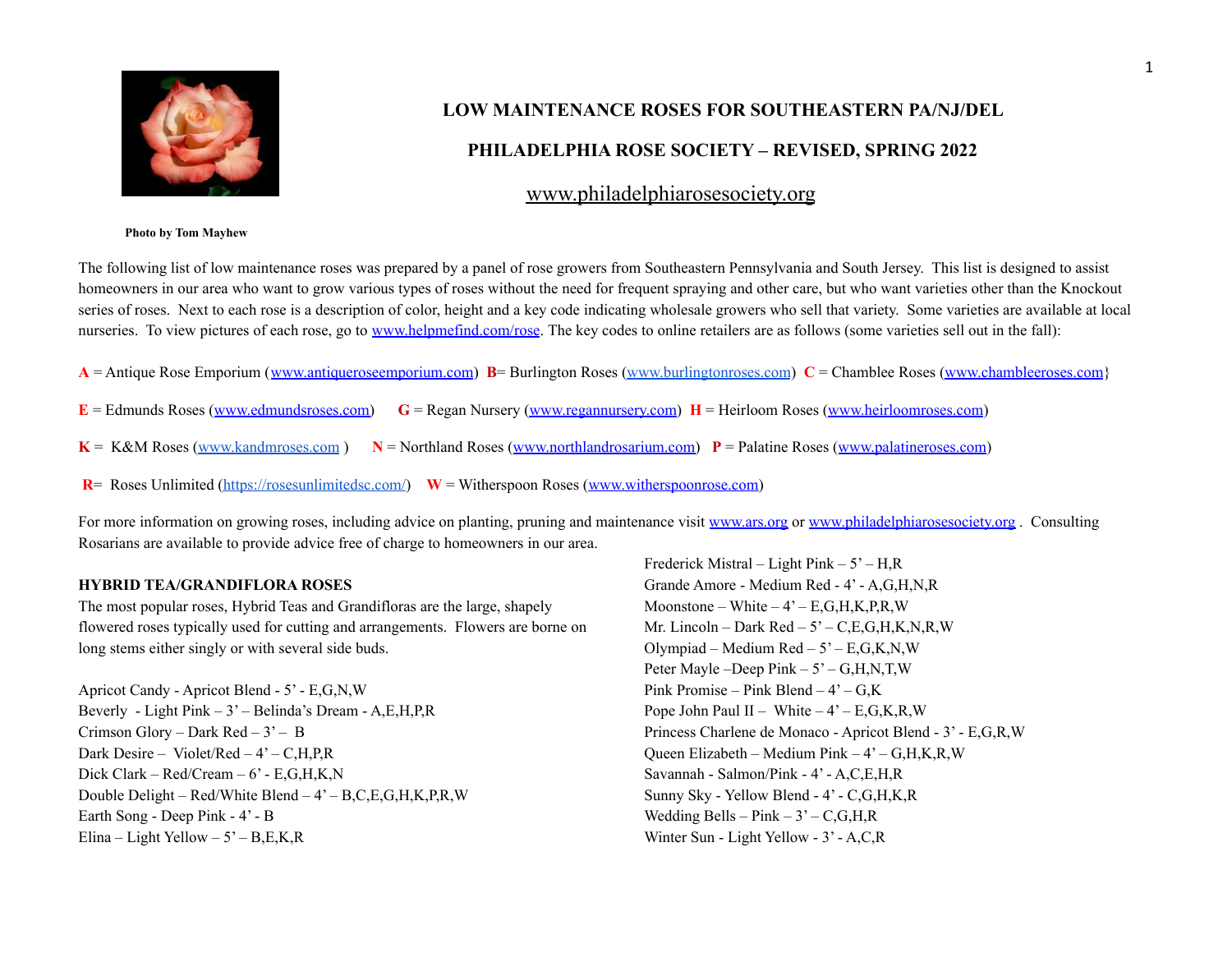#### **FLORIBUNDA**

Floribunda roses are slightly smaller and bushier than Hybrid Tea roses and flower in clusters rather than one per stem. They also make good cutting roses for arrangements.

Bliss Parfuma - Cream/Pink - 3' - A,N,P,R,W Canyon Road - Red - 2' - G,N Cinco De Mayo – Russet –  $3'$  – A, C, G, H, K, R  $Colorific - Salmon - 3' - G,H,W$ Earth Angel - Light Pink - 3' - C,E,G,H,N,P,W Easter Basket – Yellow Blend – 4' – H,R Easy Does It – Peach -  $3'$  – C, E, G, H, K, N, R Easy Going – Yellow -  $4'$  – C, G, H, N Easy To Please - Pink - 5' - G,H Easy Spirit - White - 4' - G,H,W Europeana – Dark Red –  $2 - B.G.K.W$ Eyeconic Mango Lemonade - Orange/red center - 3' - G Fire Opal Kolorscape - White Blend - 2' - C,R First Impression – Yellow –  $3'$  - G Gilded Sun - Yellow - 3' - G  $Iceberg - White - 4' - A, B, C, E, G, H, K, P, R$ Julia Child – Medium Yellow – 3' – A,C,E,G,K,P,R,W Livin' Easy – Orange -  $4'$  – C, G, N, R Moondance – White –  $3'$  – R Passionate Kisses – Medium Pink – 3' - G,H,N Playboy – Red Blend –  $3'$  – G, H, K, N, R Shockwave – Yellow –  $3'$  – G, W Sunsprite – Deep Yellow –  $3'-C,E,G,H,R$ 

#### **SHRUB ROSES**

Shrub roses are large bushes that create a massive display of blooms. Give these roses a lot of room, as they will spread quickly.

Bonica – Medium Pink –  $3'$  – B, R Bouquet Parfait - White - 4' - B Carefree Beauty – Medium pink –  $3'$  – A,C,R Carefree Spirit - Red/white center - 5' - H Darcy Bussell – Red Blend – 5' - W Distant Drums (Buck) – Mauve –  $3'$  – E,N,R Drift Roses (several colors) –  $3'$  - Available locally Heritage – Medium Pink –  $5'$  – Light pink -  $4'$  - A Home  $Run - Medium red - 4' - C$ , H Knock Out – several colors –  $4'$  – Available locally Lady Elsie May – Orange pink –  $3'$  – H,R Lady of Shalot – Salmon/Pink/Yellow –  $4^{\degree}$  – A Olivia Rose Austin – Pink – 4' - W Pink Home  $Run - Pink - 3' - C.H$ Sally Holmes – White –  $6'$  – A, G, H, N, P, R Seafoam – White –  $3'$  – A,C,N,R Take It Easy - Dark Red - 4' - H,K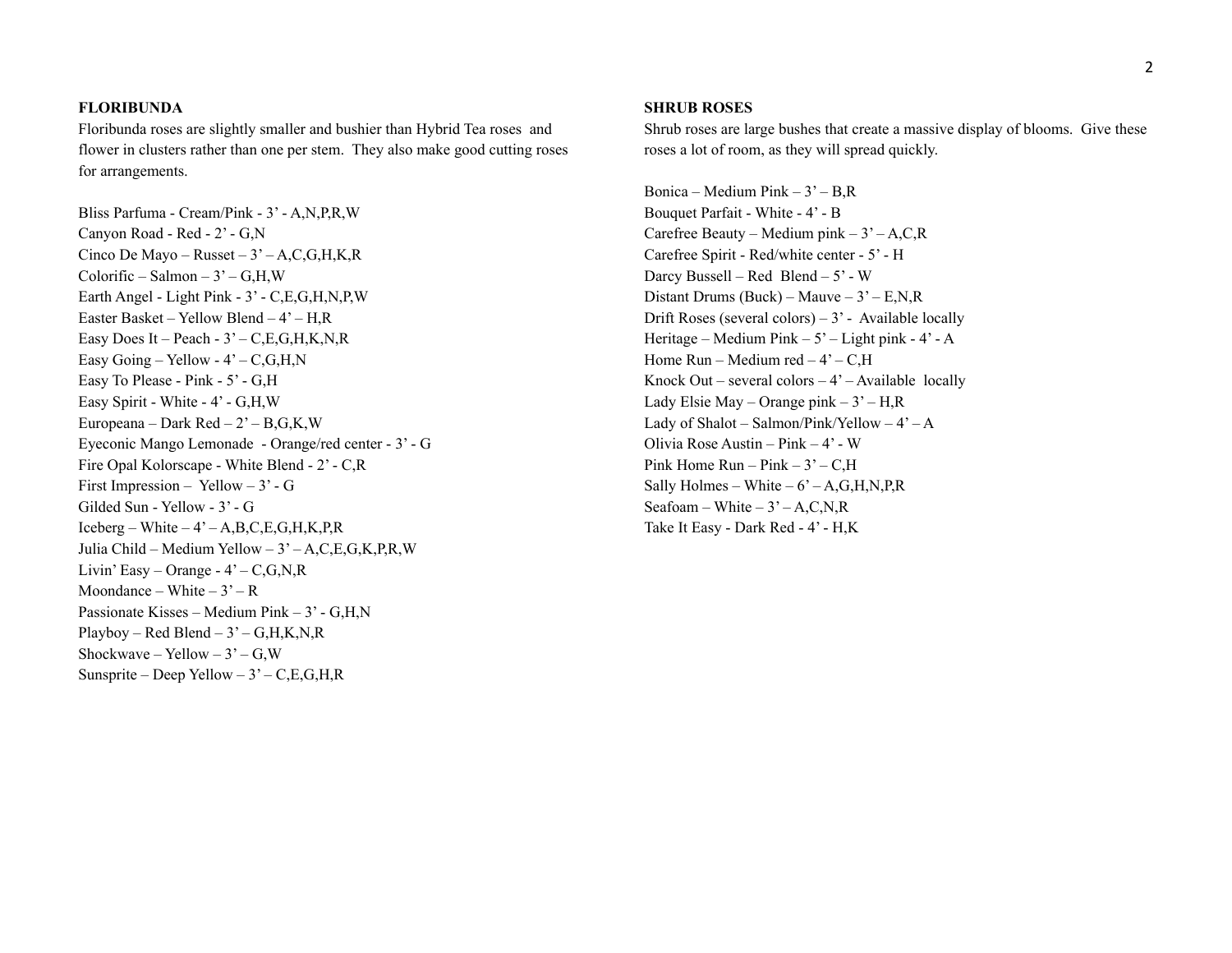#### **CLIMBING ROSES**

Climbing roses are large roses meant to be grown on a supporting structure (e.g. wall, fence or arbor). They can grow up to 10' tall or more, making for a spectacular display. Care should be taken when pruning climbers in the spring, as some varieties bloom only on last year's canes.

Altissimo – Medium red – 7' – B,G,H,K,R Autumn Sunset – Apricot blend – 8' – B Bajazzo - Red/white reverse - 10' - H,R Cancan –  $Pink - 10' - H$ Cherry Frost - Cherry Red - 6' - G,H Cloud 10 - White  $-7 - G,H,R$ Colette – Salmon/Pink –  $8^\circ$  – G Florentina - Red - 9' - G,H,P,R Fourth of July – Red blend –  $8 - C, G, H, K, N$ Golden Gate – Yellow –  $15'$  – R Honeymoon – White –  $7'$  – H, P, R Jasmina – Pink –  $8 - H, N, P, R$ Laguna – Deep pink –  $8'$  – H, R Moonlight – Peach –  $8'$  – N New Dawn – Light pink –  $10'$  – B, K, R, W Quick Silver -Mauve – 7' - C,G,H,N,P,R,W Tangerine Skies - Orange/Yellow - 8' - G,H,P,R Westerland – Apricot blend - 10' – C,H,P,R

#### **POLYANTHA ROSES**

Polyantha roses are similar to, but smaller than Floribundas, with large clusters of small, 1-inch diameter blooms often used for massing, edging and hedges.

Margo Koster - Orange Blend - 2' - B,R Marie Pavie (Earth Kind) – White –  $2 - B, C, H, P, R$ Mlle Cecile Brunner - Pink Blend - 3' - C,H,N,R Mothers Day –  $Red - 2' - R$ Pretty Polly Lavender - Lavender - 2' - G,H,N The Fairy – Light Pink –  $4'$  – B, C, E, G, H, K, N, P, R White Pet - White - 2' - A,H,R

#### **FRAGRANCE ROSES**

These roses are listed because they have a strong, distinctive fragrance. Type of rose is indicated next to each variety.

Crimson Glory –  $HT$  – Dark Red –  $3'$  – B Double Delight – HT – Red Blend – 4' – B,C,E,G,H,K,P,R,W Jasmina – CL - Violet/Pink –  $6'$  – N,P Marchesa Boccella –Perpetual – Light Pink –  $3'$  – B Mister Lincoln – HT – Dark red –  $5^\circ$  – C,E,G,H,K,N,R,W Peter Mayle – HT – Deep pink – 5' – G,H,N,R,W Pope John Paul II - White - 4' - E,G,K,P,R,W Savannah - Salmon/Pink - 4' - A,C,E,H,R Secret – Cream/Pink –  $HT - 3'$  –  $E, K, N$